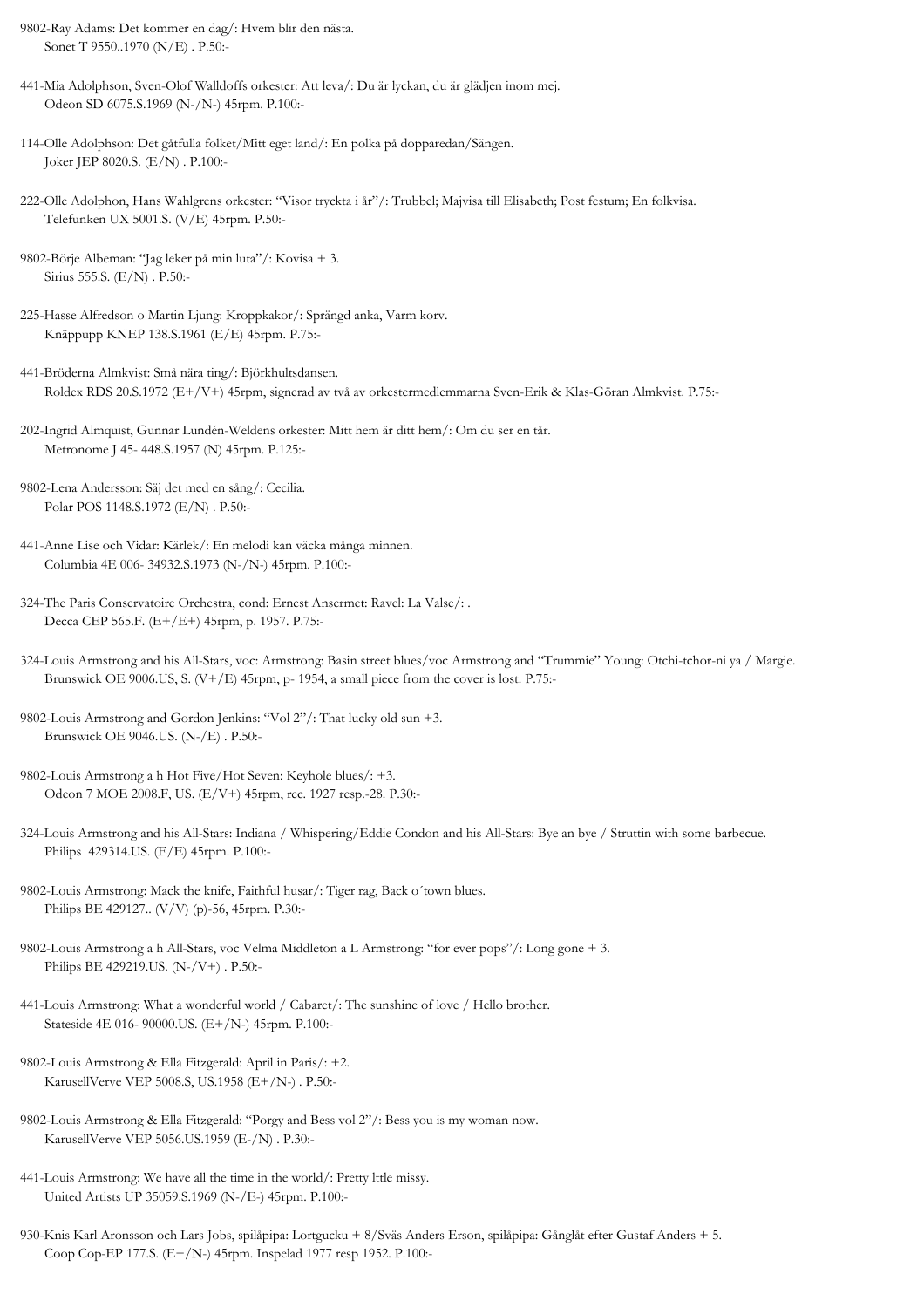- 201-Per Asplin: En glad calypso om våren/: En rödhåret jente. Triola TN 45- 167.SE, NO. (N-) 45rpm. P.100:-
- 9802-Bob Azzam: Valentino, Les cloches de Lisbonne/: Fais moi les couscous cheri, Viens a Juan les Pins. Artist AEP 1072.S. (N/N) 45rpm. P.50:-
- 800-Alice Babs med Bengt Hallbergs orkester: Den som glad är / Sail along silvery moon/: Piccolissima serenata / Rock-in Robin. Decca SDE 7140.S.1958 (E+/VG) 45rpm. P.100:-
- 1804-Alice Babs med Anders Burmans orkester: Sugartime / Hand Jive/: Skiffling strings / Låt mig bli din. Metronome MEP 412.S.1958 (Ë-/E-) 45rpm. P.75:-
- 930-Alice Babs med Bengt Hallbergs orkester: En herrskapstrall/: Balladen om Sahra Dahlander. Polydor NH 10930.S.1963 (N-/E) 45rpm. P.100:-
- 226-Alice Babs, Gunnar Viklund, Carl Anton och Thore Skogman: Stockholm; En gång i vårt sommarland/: Blommorna blomma blott tillfällesvis / Sommarlov. Odeon 7EGS 344.S.1967 (N-) 45rpm, "Hjälp Lions hjälpa". P.100:-
- 930-Alice Babs med Åke Levén, orgel: Är du med mig/: O min själ du skall dig svinga. Swedish Society Discofil U 5447.S.1967 (N-/E) 45rpm. Ovanlig!. P.125:-
- 9802-Magnus Banck Hit Parade: Hit Parade Orch and Singers/6 record set: . HitParadeRec 001/ 6.. (N/N Roc) c 1969, 6 EP-set, 33 rpm. P.100:-/6-rec.
- 226-Chris Barber Jazz Band: Petite fleur / Sweet Georgia Brown/: Bugle call rag. Metronome MEP 1127.Dk.1956 (N-/N-) 45rpm. P.250:-
- 202-Harry Belafonte, cond. Ralph Hunter: The baby boy/: Kingston market. RCA 45- 1265.US. (E) 45rpm. P.50:-
- 9802-Arne Bendiksen: Min Tennessee baby/: So long. Scan-Disc SC 1035.S. (N) . P.75:-
- 9802-Lars Berghagen, arr: Lars Samuelson: Jennie Jennie/: Ett brev till dig. Philips 6015127.S.1975 (V nc/E) Melodie Grand Prix Sweden 1975. P.30:-
- 450-Bo Bergman: läser egna dikter/: . Bonniers Författarsk. AB 5015.S. (N-/N-) 45rpm. P.100:-
- 9802-Berth Idoffs: Laila/: En sång till en gitarr. Anette AS 108.S. (N) . P.30:-
- 441-Nils Birgersson: Margit/: Ellinor dansar. Rondo RON 312.S.1974 (N-) 45rpm. P.50:-
- 930-Jussi Björling and Robert Merrill, RCA Victors orchestra cond. Renato Cellini: Boheme: O, Mimi! Tu più non torni /: Pärlfiskarna: Au fond du temple saint. HMV 7 R 124.UK; S.1953 (E+) 45rpm. . P.100:-
- 344-Pat Boone: Love letters in the sand/: Bernadine. Dot D-45- 1025.US. (N-) . P.125:-
- 9802-Pat Boone, cond: Billy Vaughn: The Mardi Gras march, I´ll remember tonight/: For my good fortune, Gee but it´s lonely. Dot DEP 567.S, US. (V/E) p-58. P.30:-
- 435-Brita Borg, Bent Halls (Bengt Hallberg) orkester: Funny Boy: Banne mej/Povel Ramel / Ramel & Borg: Skratt / Stackars Gottwolf. Knäppupp KNEP 85.S.1959 (E+/E) 45rpm. P.125:-
- 114-Christian Bratt: Minns i november/: Brudrövarsången. Karusell KFF 377.S.1962 (N-) 45rpm, blå vinyl utan omslag. P.100:-
- 114-Christian Bratt: Minns i november/: Brudrövarsången. Karusell KFF 377.S.1962 (N-) 45rpm, svart vinyl med omslag. P.100:-
- 324-Mel Brooks and Anne Bancroft: To be or not to be (The Hitler rap)/: Part 2: instrumental mix. Islands Records IS 158.US.1983 (N/N) 45rpm. P.100:-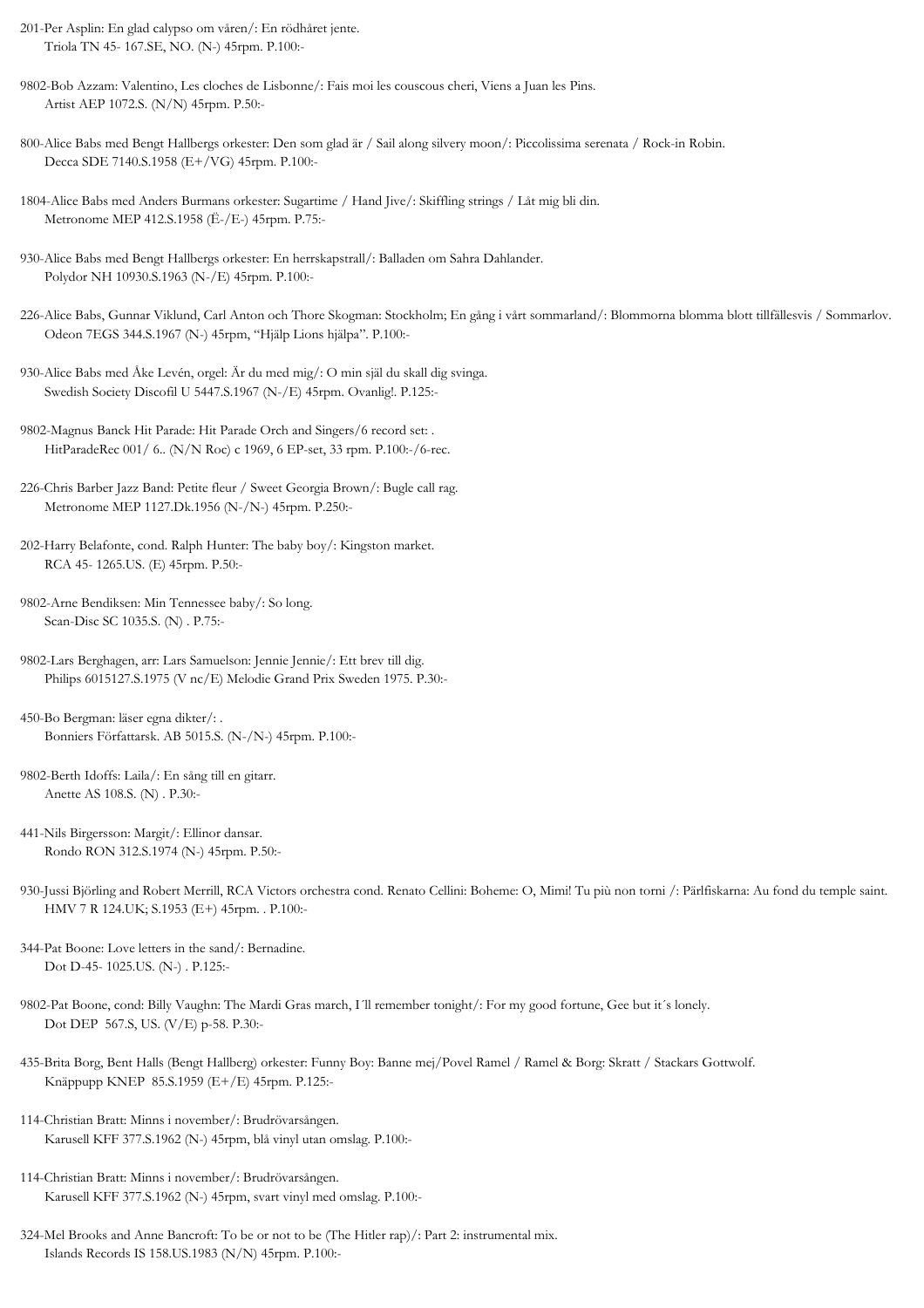- 440-Py Bäckman & NQB: Free the people/: Long long weekend. Hendrix Music Prod. SSS 1043.S.1973 (N-) 45rpm. P.200:-
- 9802-Maria Callas, cond Tullio Serafin: Puccini operatic arias/: . Columbia SEL 1546.UK. (E/E- roc) 45rpm. P.50:-
- 450-Thore Callmar: Är det sant/: Så ska man ha´ t. Discofon DIS 104.S.1968 (N-/N-) . P.100:-
- 441-Glen Campbell: Hava Nagila/: True grit. Capitol F 2573.US.1969 (N-) 45rpm. P.50:-
- 930-Olle Carle "Cello": Professorn i Snarkologi/: . A / L .S. (E/E) 45rpm. Ensidig skiva med konvolut, utgiven av A/S Apothekernes Laboratorium för Specialpreparater / Kemi-Intressen AB. P.100:-
- 324-Carola Häggkvist: Hunger/: Ännu en dag. Mariann Records MAS 2390.S.1983 (N/N) 45rpm. Tidig Carola i absolut nyskick!. P.125:-
- 324-"Caesarion" (bara förnamn på alla medverkande): Cleopatras entrésång / Duett Caesar-Cleopatra / Damtrio/: Duett Iras-Octavianus / Skandalfinal. Chalmersspex CEP 7.S. (E/E) 45rpm, utgiven våren 1960. P.100:-
- 202-Bruce Channel "Madisons": Hey! Baby; Dream girl/: Dream baby, Sorry baby. Philips 434526.F. (V+/V+) 45rpm. P.50:-
- 441-Dave Clark & Friends: Draggin´ the line/: One-eyed blue suited gun-totin´ man. Columbia 4E 006- 93000..1971 (E+/V) 45rpm. P.50:-
- 725-William Clauson: Åh åh åh åh himlen är nära/: Kvällen är slut. Polydor 2053001.S. (N-/N- roc) 45 rpm, (p)-69. P.75:-
- 324-Nat King Cole, cond Nelson Riddle: Around the world / Fascination/: An affair to remember / There´s a gold mine in the sky. Capitol EAP 1- 813.US. (E/E) 45rpm. P.100:-
- 630-Colosseum: Walking in the park/: Those about to die. Fontana TF 1029.. (N-) (p)-69. P.50:-
- 1806-Ebbe Cornelie, sång med Karl-Erik Svedlund, pianoack.: Guds löften hålla / Den som beder han får/: Balsam I Gilead / Jag är ovärdig. HemmetsHärold Provskiva .S.1956 (N-) 45rpm. Provskiva med vit etikett och bolagspåse. P.100:-
- 440-Cumulus: Höstvisa/: Vinden i ditt hår. Viking VIS 1018.S, SF.1977 (N-/N-) 45rpm. P.100:-
- 9802-Doris Day, Frank de Vol Orchestra: Everybody loves a lover, Walk a chalk line/: Instant love, Whad´ja put in that kiss. Philips BE 429479.S, US. (V/E) p-58, 45rpm. P.30:-
- 441-Tommy Dean med Sven-Olof Walldoffs kör och orkester: Maria Isabel/: Den lilla stugan mitt i stan. Marilla MA-s 56.S. (V+) 45rpm, en repa på sid.2, spelar OK. P.30:-
- 449-Don Kosaken Chor, Dir. Serge Jaroff: Die Legende von den 12 Räubern/: Kosaken-Feldmarschlieder / Reitermarsch. DGG SEPL 121019.Russia, DE. (N-/N-) 45rpm. P.100:-
- 9802-Lonnie Donegan : "Showcase vol.1"/: Wabash Cannonball+3. Metronome MEP 1112.S.1956 (V+/V) . P.100:-
- 135-dr. Alban, produced by Denniz PoP: no coke (the twelve inch remixes)/: no coke version 6.39. SweMix Records SWE T 28.S.1990 (N/N) 45rpm, 12". P.100:-
- 845-Britt-Inger Dreilick med flick-kvartett (Viveca Brandell, Britt-Marie Brunnling, Margit Döbling, Kerstin Dahlin), Åke Jelvings orkester: Möt våren med mej (Pic Odeon SMSP 19.S.1957 (N-) . P.150:-
- 9802-Einar Ekberg, Lennart Jernestrand flygel: Davids 32 psalm/: Jerusalem. HemmetsHäroldFM 3005.S. (V) . P.30:-
- 205-Olle Ekedahl, Lennart Holmberg och Janne Norrmén: Rädda varven rädda våra jobb/: Finnbodavisan. Varvsskivan Singel 1.S.1980 (N-/N) 45rpm. P.100:-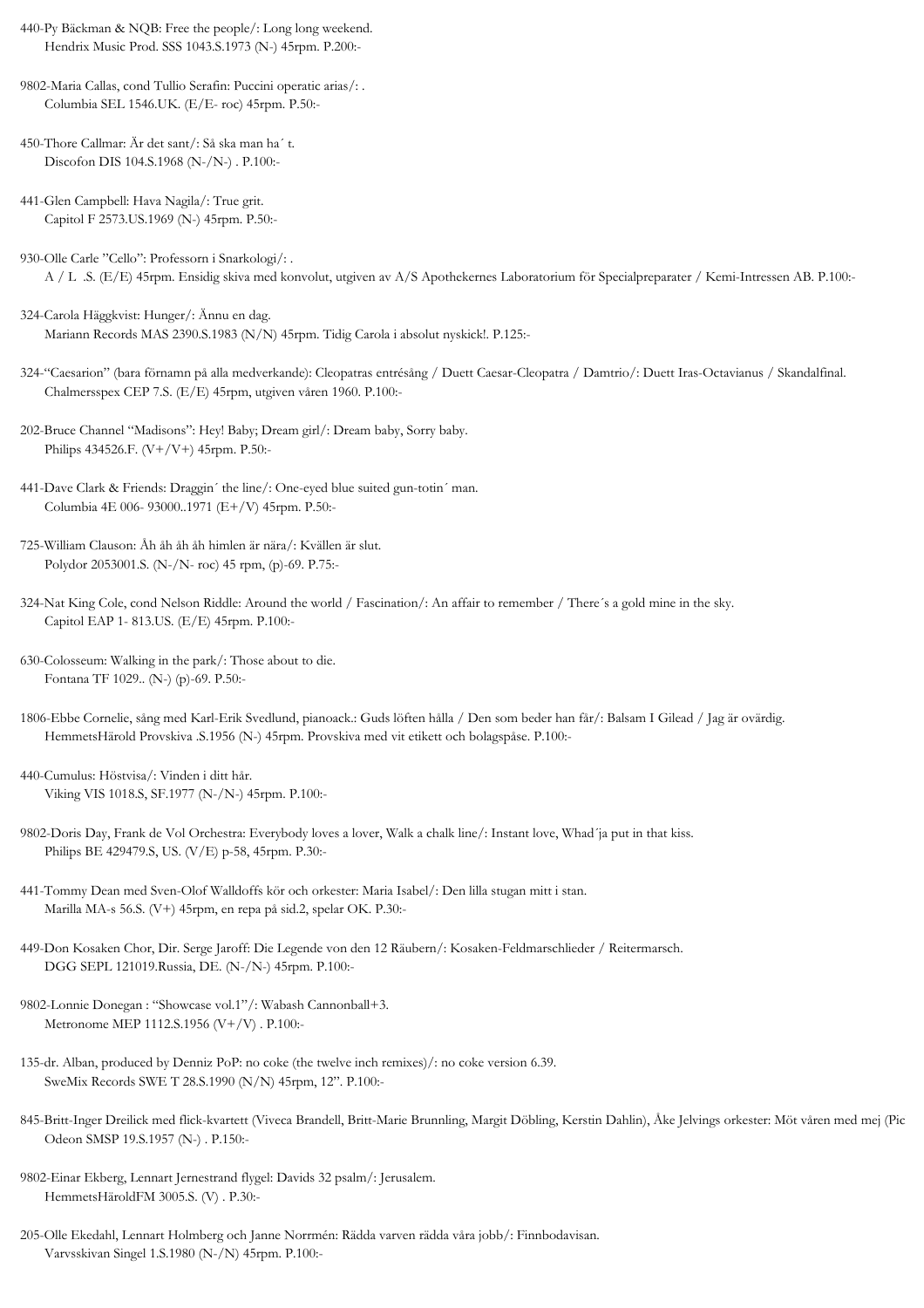9802-Duke Ellington a h orch: The C Jam blues/: +3. RCA EPA 9012.US. (N/E) 45rpm. P.50:-

- 930-Sergio Endrigo med Giancarlo Chiaramellos orkester: L´arca di noé/: Lontano dagli occhi. Sonet T 7811.S, I.1970 (N-/N-) 45rpm. Den italienska originalversionen av "Noaks Ark". P.50:-
- 800-Trollkvartetten (1a vi: Ivan Ericsson; 2a vi: Sven Englund; viola: Teodor Ohlsson; bas: Rune Björkman): "I Trollskog"/: . Polydor 10795.S. (E/E+) 45rpm. P.100:-
- 930-Hermine von Essen, Claes Rosendahls orkester: Paradise/: Kommer gör en dag. Noon Records SNS 821.S.1982 (N-/N-) 45rpm. . P.50:-
- 9802-Expressens Elitorkester 1957, voc Gunnar Nilson: Summertime/: Sweet Sue. RCA FAS 523.S.1957 (E+) 45rpm. P.150:-
- 9802-Expressens Elitorkester 1957: I got rhythm/: Au privave. RCA FAS 524.S.1957 (E+) 45rpm. P.150:-
- 9802-Julie Felix: Early morning rain/: I´m just a country girl+2. Fontana TE 17494.. (N/N) (p)-67. P.75:-
- 226-Kathleen Ferrier, cond: Boyd Neel; cond: Sir Malcolm Sargent: Elijah: O rest in the lord; Woe unto them/: Orfeo: What is life; Xerxes: Ombra Mai Fu. Decca CEP 724.UK. (E+/E+) 45rpm. P.75:-
- 324-Ella Fitzgerald, cond: Buddy Bregman "sings Cole Porter": Night and day / Begin the beguine/: I love Paris / You do something to me. Karusell/Verve VEP 5003.S, US. (E/E) 45rpm. P.100:-
- 620-Flamingo Kvintetten: Looky-Looky/: . Flam 152.S.1970 (V) Single-sided, promotion-record, saknar omslag?. P.30:-
- 9802-Folktune singers: Nu grönskar det/: En visa om våren. Philips PF 350268.S. (N/N) . P.75:-
- 441-Bernt Forsberg, Bengt Palmers kör och orkester: Sången från Moulin Rouge (Where is your heart)/: Vår (Jean). Columbia 4E006- 34319.S.1971 (E+) 45rpm. P.75:-
- 450-Anders Forslund: Berget/: Land föröver. Rec O´Mine & KYTT KY 3.S.1991 (N-/N-) 45rpm. P.50:-
- 508-Elith Foss, Buster Larsen, Bodil Udsen m fl Kardemomme Byorkester dir: Ove Peters: Folk og Rövere till Kardemommefest/: . Polyphon EPS 113.NO, Dk. (E/E) 45rpm, skiva med illustrerad bok, dansk version.. P.100:-
- 9802-Freddy: Eine handvoll Reis/: Wir. Polydor 52781.DE. (N/E) 45rpm, p1966. P.50:-
- 9802-Freddy: Alle abenteuer dieser Erde/: Versunkene träume. Polydor 53381.DE. (N/V) 45rpm, p1969. P.50:-
- 9802-Freddy; Louis Armstrong/Gabriele; Jack Terry; Die Montecarlos: "Polydor Pops"/: Marina, Uncle Satchmo´s lullaby + 2. Polydor EPH 20669.DE. (N/N) . P.100:-
- 930-Nicolai Gedda, tenor. The Philharmonic orchestra, dir. Olle Ackermann: Le Pays du sourire: Dein ist mein ganzes Herz / Von Apfelblüten einen Krans/avec E Columbia ESBF 203.F, S. (V+/N-) 45rpm. Svensk sångsolist. P.50:-
- 1908-Olav Gerthel, Egon Kjerrmans orkester: Spegling / Jämtländsk serenad/: En syndfull visa / Vårvisa. Decca SDE 7083.SE.1957 (E+) 45rpm. P.125:-
- 441-Bobby Goldsboro: Hello summertime/: And then there was Gina. United Artists Rec UP 35705.US.1974 (E+/E+) 45rpm, "Succémelodin från reklamfilmen "Flotten" producerad för Coca Cola". P.100:-

930-Good News Quartet (Kenth Wickman, Mats Nyström, Sture Heed, Olle Johansson: Give me oil in the lamb / When the stars begin to fall / When the saints go Nobody knows.

9802-Eydie Gormé, cond: Don Costa: "Vamps the roaring 20´s vol.1 "/: Singin´in the rain + 3. Karusell KSEP 3115.S, US. (N-/N-) p-58. P.50:-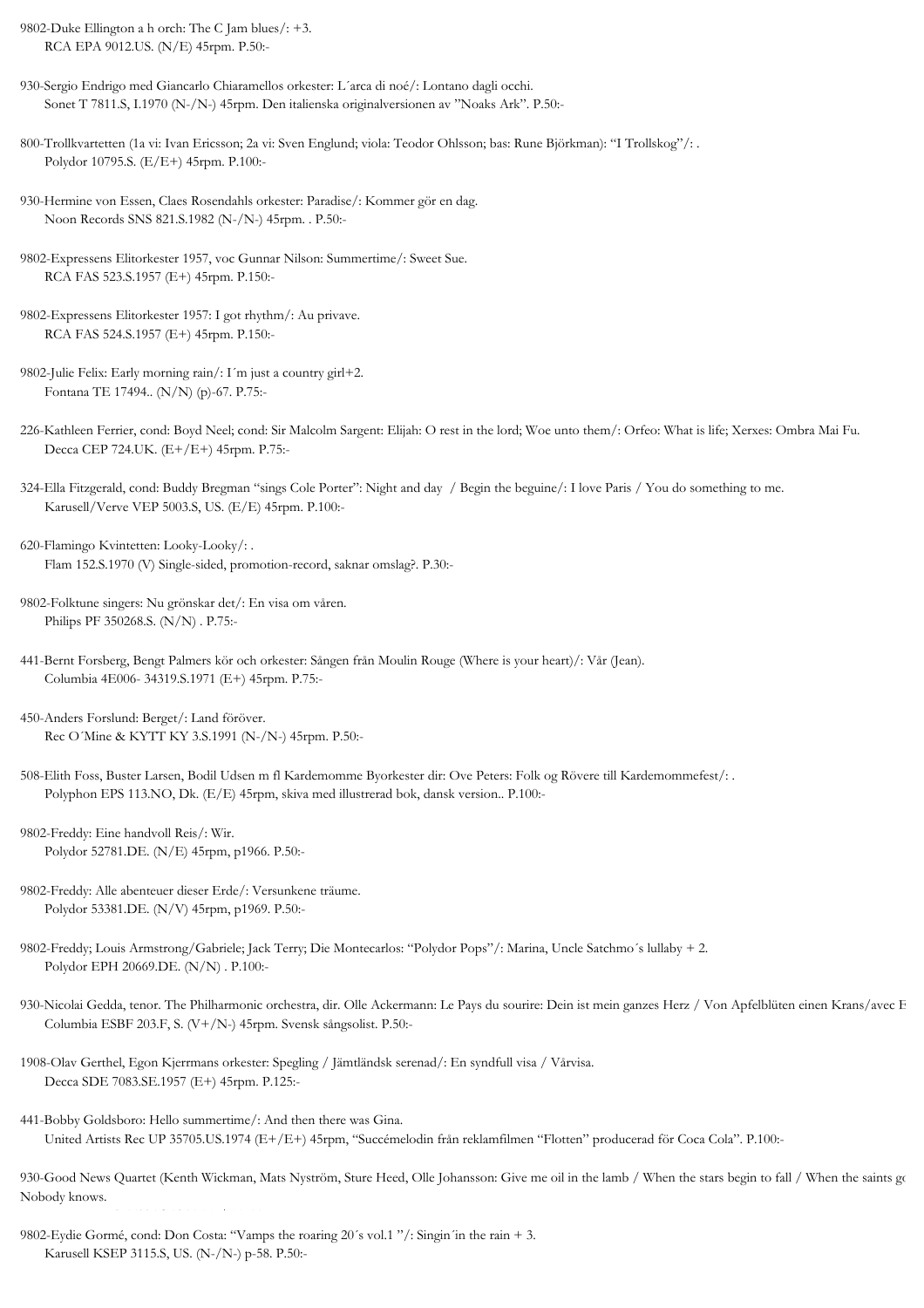9802-Eydie Gormé, cond: Don Costa: "Gormé sings Showstoppers vol 2"/: My funny Valentine + 3. Karusell PEP 2001.S, US. (N-/N-) p-59. P.50:-

9802-Eydie Gormé, cond: Don Costa: "On stage"/: Taking a chance on love + 3. Karusell PEP 2016.S, US. (V+/N) p-60. P.30:-

233-Gospelkören: Heaven is a wonderful place, I`m singing for the Lord/: Just a closer walk with Thee, Att tro på Gud. Philips PE 433462.S. (N/N) . P.50:-

- 441-Gothlands Får, Ivan Renlidens orkester: Kom ut i livet/: Balladen om Dolly. Columbia 4E 006- 34072.S.1969 (E+/V+) 45rpm, namn skrivit på omslaget. P.50:-
- 135-Odd Grythe: Sverige Sverige/: Det var i 1905. Polydor NH 66818.NO.1968 (N/N) 45rpm. P.100:-

202-Erling Grönstedts Dragspelsorkester : På silvervåg / Finessen/: Klockebypolka / På klack och tå.

- 930-Christer Gärdsby: En liden vid kanin/: Vi klarar oss nog ändå. Green Light GL 8.S. (N-/N-) 45rpm. . P.50:-
- 9802-Göinge-flickorna: Min barndoms klockor, En dörr på glänt/: Aftonstjärnan, Mammas gamla kista. Joker JEP 8025.S. (E/N) . P.75:-
- 9802-Göinge-Flickorna: Bröllopsdagen, Hem över sjön/: Spågumman, På vägen till Lyckeby. Karusell KSEP 3341.S. (N-/N-) . P.75:-
- 9802-Bobby Hackett: "Rendezvous"/: Love me + 3. Capitol EAP 1- 719.US. (E) . P.30:-
- 9802-Bobby Hackett: "Rendezvous"/: Cocktails for two + 3. Capitol EAP 2- 719.US. (E) . P.30:-
- 9802-Gunnar Hahns Orkester: Dalpilen, Bröllop i Dalastugan/: En gammal sägen, I den gamla spelmanshörnan. Philips PE 433471.S. (N/N) . P.50:-
- 9802-Ann-Louise Hansson, Bruno Glennmarks ork: Farväl du sommartid/: När du har gått. Philips PF 350331.. (N/N) . P.75:-
- 441-Ann-Louise Hansson, Bruno Glenmarks orkester: Arrivederci Frans/och John Mealing: En dag ska jag komma tillbaka till dej. Philips PF 350344.S.1968 (V+/V) 45rpm. P.30:-
- 441-Lalla Hansson: Anna & mej/: Vyssjanlull lilla Marie. Columbia 4E 006- 34447.S.1971 (V) 45rpm. P.30:-
- 441-George Harrison: What is life/: Apple scruffs. Apple 4E 006- 4751..1970 (N-/N-) 45rpm. P.125:-
- 9802-Ann-Christine Hedmark: Alla behöver en vän ibland/: Om du är kär i nå´n. Karusell KFF 767.S.1969 (N/N) . P.100:-
- 441-Gitte Henning, Sven-Olof Walldoffs orkester: De´ va´ som åskan slagit ner/: Du gör livet till en sång. Columbia DS 2446.SE, Dk.1969 (N-) 45rpm. P.200:-
- 324-The Herrey´s: Diggi loo diggi ley/: Every song you sing. Panther/MCA Rec PAN 5.S.1984 (N/N) 45rpm. Eurovision Song Contest 1984. P.125:-
- 202-High Notes, Gunnar Lundén-Weldens orkester: Nya flickan i Smala Gränd/: Allting pekar på att det var du. Metronome J 45- 372.S.1955 (E+) 45rpm. P.100:-
- 1806-High Notes med Sven Lindholms orkester: Matbiten / Ciribiribin /: Skolan / Whoopee.
- 441-Peter Holm: Ginny come lately/: Je reste seul a rever. Riviera RIV 121518.S.1974 (N-/N-) 45rpm. P.100:-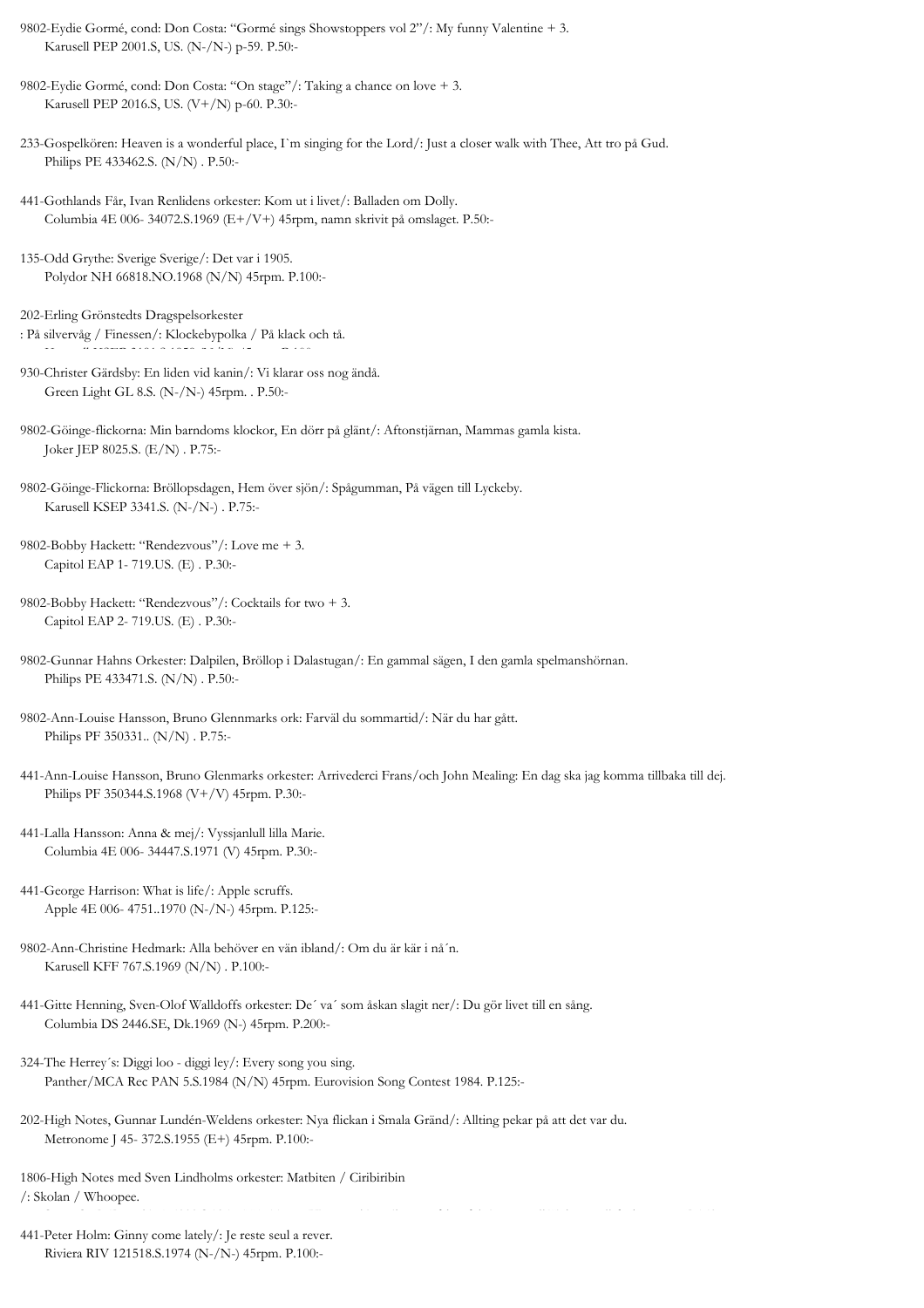- 441-Hootenanny Singers: Björkens visa / Finns det liv så finns det hopp/: En festlig dag / Vildandens klagan. Polar POEP 509.S. (V-/E-) 45rpm. P.50:-
- 125-Hootenanny Singers: Måltidssång (Så lunka vi så småningom)/: Till Fader Berg, rörande fiolen (Nå skruva fiolen...). Polar POS 1059.S.1968 (N-) 45rpm, without original cover. P.100:-
- 441-Mary Hopkins: Those were the days/: Turn turn turn. Apple 2..1968 (N-) 45rpm. P.100:-

Sonet SXP 3042.Dk. (N-/E+) 45rpm. P.75:-

- 1806-Kjeld Ingrish: 2 Pilsnere i en snor & andre rare sager sunget af /: Lystsejlads / Engang / Visen om Jerik / Ræven er ude.
- 1806-Kjeld Ingrish: Viser Fra Det Gamle Kjøbenhavn /: Nyhavn / Et mindre lån / Det gamla latinerkvarter / Frue Plads. Sonet SXP 6012.Dk. (N-/N-) 45rpm. P.100:-
- 1806-Kjeld Ingrish med ensemble: Det förste forårstegn/: Den slemme måne. Sonet T 8061.Dk. (N-/E) 45rpm. P.50:-
- 441-Ivar: Ä´nte bra/Orvar: Syndare. IvarProduktion Nr. 1.S. (E+/V+) 45rpm. P.125:-
- 441-Jigs: Hjalmar Bergström/: Vad mysigt. Mariann MAS 1024.S.1974 (V+) . P.30:-
- 441-Jigs: Nina fina ballerina/: Bingo Kerstin. Mariann MAS 1027.S.1974 (E+/E+) 45rpm. P.50:-
- 450-Elsa Johansson, sång m Martin Johansson dragspel, Harry Stare, b Eric Lindstedt, vi: Linden / Hemma i min barndoms skog/: Blyg viol / Gamla minnen. Scam Records EPS 5.S. (N-/N-) 45rpm. P.100:-
- 45-Jan Johansson, piano mf.l.: "jazz på svenska"/: . Megafon MFEP 10.S. (E-/E-) 45rpm. P.100:-
- 441-Jan Johansson, piano; Georg Riedel, bas: Gånglek / Polska efter Höök Olle/: Gammal bröllopsmarsch / Visa. Megafon MFEP 15.S.1964 (E/V+) 45rpm. P.150:-
- 845-Operasångare Karl Olof Johansson med K.F.U.M.-kören, dir: Martin Lidstam: Den store hvide flok/end kören: Mässa för manskör a capella: Agnus Dei. Cupol 6033.SE, NO. (N-/E) rec. 1951 resp 1952, . P.100:-
- 845-Operasångare Karl Olof Johansson med K.F.U.M.-kören, dir: Martin Lidstam: Var jag går i skogar berg och dalar/end kören: Långt bortom rymden vida. Cupol CMP 3004.S. (E+ / E+) 1951 resp 1952, 12". P.100:-
- 845-Olle Johnny, dragspel (med Tage Johnsson, bas och okänd gitarrist): Dragspelarens dröm/: Vingåkersdansen. Odeon SMSP 21.S.1957 (E-) ovanlig. P.200:-
- 202-Betty Johnson, cond: Charles Grean: Dream/: How much. London 45-HL-E- 8678.US. (E) 45rpm. P.50:-
- 930-Vincent Jonasson, Rolf Lejdestedts orkester: Lia-Visa/Curth Forsberg, blockflöjt och Karin Gullberg, piano: Visa från Ådalen. Efel SEF 7734.S.1972 (N-/N-) . P.100:-
- 930-Bert Yoga Jonson, textkomposition. Yoga-Teatern Göteborg: Kubanen kastar snösol / Reinkarnation/: Romantiken från Antiken / Torbjörn / En babylonisk s Yoga-Teatern EP .S.1972 (N-/N-) 45rpm. . P.50:-
- 508-Busk Margit Jonsson, Ingvar Wixell och dottern Marit, dir: Laci Boldeman: Murre Mullvads tunnelbana och fem andra visor/: . HMV 7-EGS 275.S. (E/E+) 45rpm. P.100:-
- 9802-Carl Jularbos Kvintett: Livet i Finnskogarna, Nya värmlandsvalsen/: Sollerövalsen, Fiolen min. Cupol CEP 17.S. (E+/E+) 45rpm. P.100:-
- 339-Carl Jularbos kvartett: Lyckobringaren / Brudvals/: Drömmen om Elin / Jularbominnen. Cupol CEP 73.S.1947 (E+/ E+) 45rpm,. P.125:-
- 339-Carl Jularbos kvintett: Norska valsen / Skärgårdsflirt/: Sjömansschottis / Guttens schottis. Cupol CEP 27.S.1954 (E-) 45rpm, ej orginalomslag. P.125:-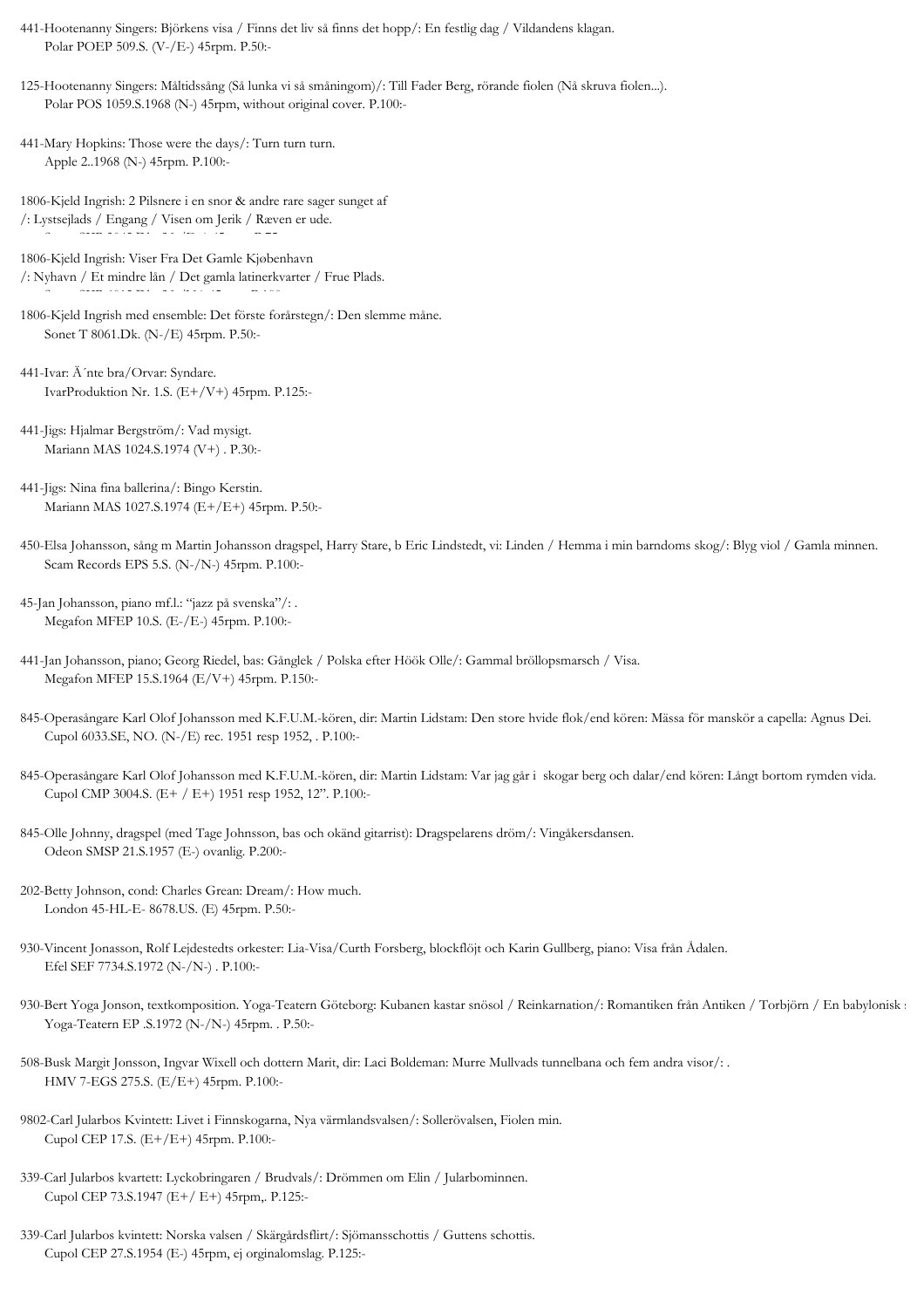9802-Rosemary June, Richard Hayman Orchestra: In apple blossom time/: Always a bridesmaid. Karusell KFF 271.S, US. (N) . P.30:-

- 441-Victoria Kahn, Ivan Renlidens orkester: Hallå hallå/: Ett tu tre är nå´t i vägen. Odeon SD 6063.S.1969 (N-/V+) 45rpm. P.75:-
- 441-The Kingston trio: Where have all the flowers gone / Greenback dollar/: Tom Dooley / La Bamba. Capitol EAP 20592.. (E-/E-) 45rpm. P.50:-
- 508-Margareta Kjellberg, Bo Sundblad, Åke Ohberg med Hackebackeskogens Mus-orkester: Klas Klättermus visor/: . Decca SDE 7005.SE, NO. (V+/V+) 45rpm. P.50:-
- 1804-Roland Bengtsson, gitarr: Visor på gitarr. Den vackraste visan / Du Lasse Lasse liten/: Stockholmsmelodi / Visa vid midsommartid. Artist AEP 1048.S.1960 (N-) 45rpm. P.200:-
- 845-Lars Klintorph, Åke Jelvings orkester: Det blåser opp i Portugal, 2.58/: Över ängarna sjunger en vårmelodi, 3.08. Odeon SMSP 20.S.1957 (E+) . P.150:-
- 930-Hans Eson, Evert Edwardson, Bill Jonsson, Britt-Marie Persson, Gunilla Swenson, Ingmar Glanzelius: Hej min butik (Hey look me over) / Du och din kamera Kodak .S.1969 (N-/N-) 45rpm. "Hej från sångglada killar och tjejer från Kodaks marknadsavdelning". P.100:-
- 205-Sirka-Liisa Koskela, Mats Elmes orkester: Drömmen om en bättre tid /Något att ge/: Ett hopp om fred / Jag vill bygga en värld. Golden Sound GSEP 203.S, SF.1984 (N-/N) 45rpm. P.100:-
- 9802-Peter Kreuder: plays Peter Kreuder/: . Palette EPP 7203.DE. (N/N) . P.30:-
- 9802-Kringkastingsork, dir Öivind Bergh: Ut mot havet/: Solregn. Philips PF 353321..-68 (N/N) c1968. P.30:-
- 930-Trevor Kydd och Stefan Apelgren, Merlin Bonair, Johan Folke, Geoffrey Hall, Staffan Irhammar, Kalle Lindberg: Mind/: Tribute to Winston Spree. Reportage REP 8901.S.1979 (N-/N-) 45rpm. P.100:-
- 630-Pär Lagerkvist läser: ur Ahasveras död/: del 2. BFB 5004.S. (V+/V+) 45rpm. P.100:-
- 202-Arne Lamberth, trumpet med Saaby-kören: Russian folk song / Russian serenade/: Midnight blues / Toora loora loora. Joker JEP 8003.S. (E/E) 45rpm. P.50:-
- 9818-Zarah Leander, Åke Jelvings orkester: Zarah sjunger Rolf-Potpurri/: Zarah sjunger Potpurri. Odeon GEOS 18.S. (EX/VG+) c.-55, 45rpm. P.100:-
- 441-Zarah Leander, Einar Groths orkester: Får jag lämna några blommor / Mi-luti-lo/: Det började med ett glas champagne / På café Zigan i Budapest. Odeon GEOS 38.S. (E/E) 45rpm. P.100:-
- 125-The Lee Kings: Hot dogs/: . RCA Victor FAS 788.S.1967 (N-/E) 45rpm, ensidig reklamskiva med texten på baksidan av konvolutet. P.150:-
- 226-Peggy Lee: Fever / You don´t know how much I love you/: Listen to the rockin´ bird / Baby baby wait for me. Capitol EAP 1- 1052.US.1958 (E/E-) 45rpm. P.100:-
- 630-Matti Lehtinen Anja Marvia ja Ulla Katajavuori, kantele: Hyvää iltaa, Elke na auta ne reikeliliukos + 3/: Tämän kylän tytät, Maantie an pitka + 3. Scandia STEP 12.SF. (N-) 45rpm. P.125:-
- 202-Les Compagnons de la Chanson: Sa Jeunesse / Premier matin (True love)/: Moisson / Si tous les gars du monde. Columbia ESRF 1114.F. (E/E) 45rpm. P.50:-
- 441-Thorsten Liljequist m Hans Wahlgrens ork. / m eget gitarrack.: Kyssande vind / Där friheten kördes ut/: Nu stundar förföljelsens månad / Fjärran. HMV 7 EGS 329.S.1966 (N-) 45rpm. P.50:-

1806-Ensemblen från Lilla Teatern Helsingfors (Birgitta Ulfsson, Eva Perander, Gunvor Sandqvist, Lasse Pöysti, Jutta Zilliacus): Mumintrollen: Misans klagolåt/Lill filosofi/Mumintrollets meditation/Final.

1804-Lill Lindfors, Marcus Österdahls kör och orkester: Du är den ende / Din skugga stannar kvar/: Du för mej / Än en gång. Polydor EPH 10832.S.1966 (N-/N-) 45rpm. P.125:-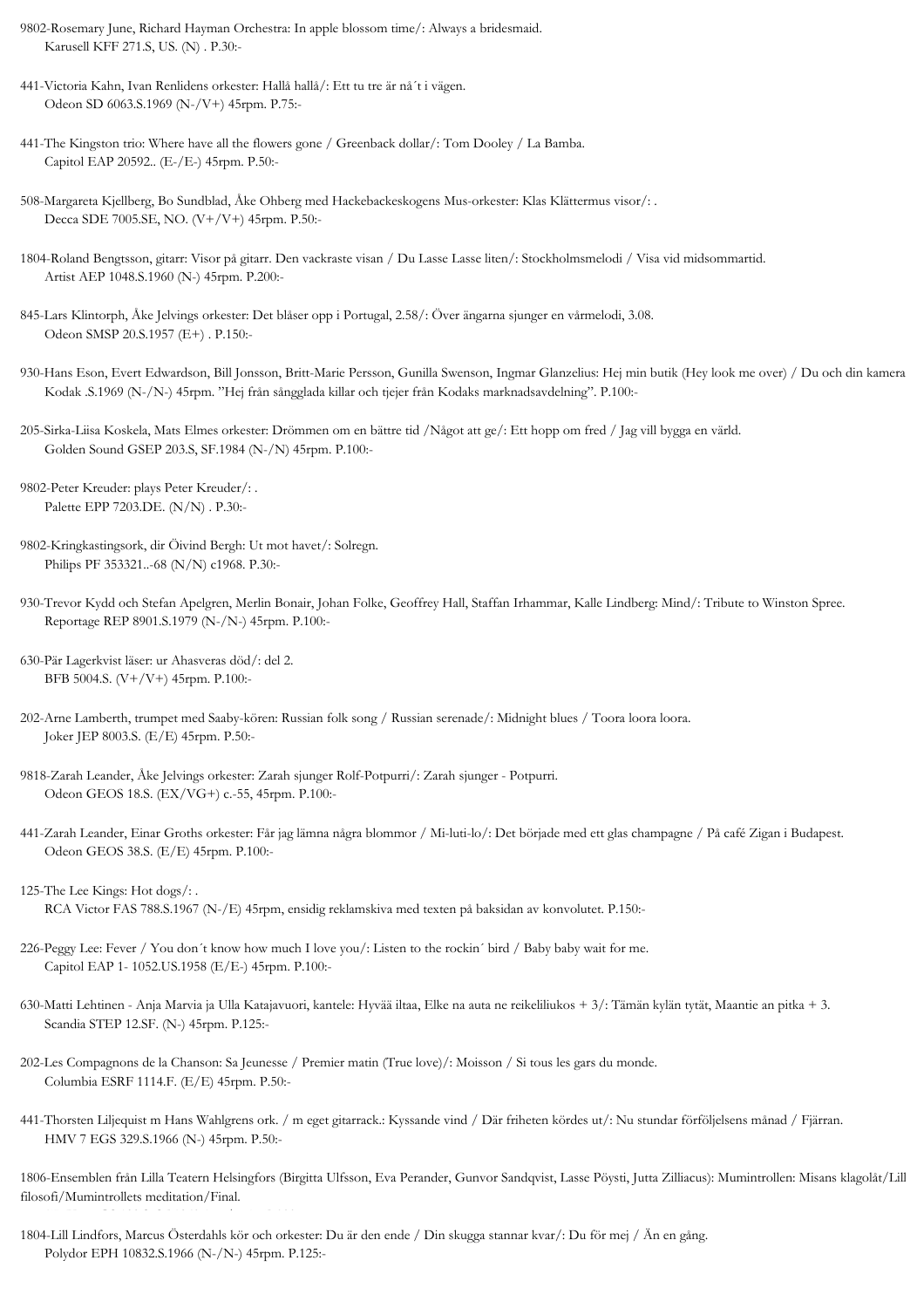9802-Lill Lindfors: Om vi hade en dag/: Tills det blir tid för dej att gå. Polydor NH 59782.S.1968 (E/V+) . P.30:-

930-Dora Lindgren som Jenny Lind sjunger ur operetten "Song of Sweden": Fjorton år tror jag visst att jag var / En sommardag / I rosens doft/sjunger samma me the roses.

DaCapo Records IMP -X/ .S. (N-) 45rpm. Skivan i platsfick med foto av Dora Lindgren som Jenny Lind. Signerad "Dora Lindgren 1961". P.100:-

- 9802-Ruben Lindholm & Christer Palm, duett: Den ljusa evigheten + 3/: . Kronobergsmission 125.S. (E/N) . P.30:-
- 550-Martin Ljung o Hasse Alfredsson: Gubben i låddan/end Ljung: Skojten. Knäppupp KNEP 127.. (E/E) 45rpm, ur Knäppupps sommarturné 1960. P.125:-
- 550-Martin Ljung: Rock-Fnykis/: del 2. Knäppupp KNEP 57.S.1958 (V) 45rpm. P.30:-
- 225-Martin Ljung, Povel Ramel: Vits-Fnykis/: Mitt eget lilla skräckslott. Knäppupp KNEP 103.S.1959 (N/N-) 45rpm. P.75:-
- 226-Tobbe Ljunglöf, Janne Lundberg, Ove Engström och Göran Rygert: "Två vågade visor" Båtägarvalsen/: Östersjövisan. MusiCant JBL 89101.S.1989 (N-/E+) 45rpm. Nr 224 av 1000 ex. "Signerad av Tobbe & Janne". P.100:-
- 930-Bror Lund med Arne Boos orkester: Vem kan segla förutan vind/: Nu är det sommar igen. Party Part 1001.S.1968 (N-/N-) Another label from Discofon. P.100:-
- 441-Kerstin Franzén / Rasmus / Anni-Frid Lyngstad: Snövit (berättelse) / Hej hå / Nu vissla vi ett tag/: . HMV LLP 15.S.1971 (E+) 45rpm, endast bolagspåse. P.100:-
- 9802-Vera Lynn: Auf wiederseh´n sweetheart, From the time you say/: Yours, The love of my life. Decca DFE 6042.UK. (E+/N-) c1955. P.100:-
- 9802-Humphrey Lyttelton & h Band: Snag it/: +3. Parlophone GEP 8514.US. (E) . P.30:-
- 9802-Humphrey Lyttelton a h Band: P.T.Q Rag/: +3. Parlophone GEP 8546.US. (N-/N-) . P.30:-
- 441-Eivind Löberg, Willy Andreasens orkester: När jag blir stor/: Ratiti. Odeon 4E 006- 34948.S.1973 (N-/N-) 45rpm. P.100:-
- 441-Anna-Lena Löfgren, Claes Rosendahls orkester /resp. Richard Wolfes orkester: Regniga natt / Play on/med Carl-Henrik Norins orkester: Låt oss aldrig glömm Metronome MEP 9086.S. (V-/V) 45rpm. P.30:-
- 441-Lars Lönndahl, Marcus Österdahls kör & orkester: Guantanamera/: Tusen och en natt. CBS 2364.S. (E/V+) 45rpm. P.50:-
- 441-Lars Lönndahl, Mats Olssons orkester: Regnet kommer snart/: Tipi-tii. RCA FAS 659.S. (E/V-) 45rpm, stort centrumhål. P.30:-
- 845-The Magnolia Jazzband: How `m I doing / Careless love blues/: Please don´t talk about me / Clarinet Marmelade. Metronome MEP 219.SE, DE.1956 (E+) "Studio jam session mit der Magnolia Jazzband". P.100:-
- 508-Maj-Britt & Ronny, Lars Samuelsons orkester: Barbie och Ken/: Skipper. Swe-Disc SWES 1126.S. (N-/N-) 45rpm. P.150:-
- 202-Makedonska Ora Narodni Orkestar Galevski Nancevski: Skopsko oro / Peristersko oro/: Bitolsko svadbarsko oro / Bitolsko oro. RadioTelevizijaBeograd 14700.Yugo. (E+/E) 45rpm. P.50:-
- 202-Malando et son orchestre typique: Noche de estrellas / Don Juan/: Ole Guapa / Adios pampa mia. Philips PE 422039.F. (E-/E-) 45rpm. Tangos!. P.50:-
- 1805-Jan Malmsjö, Mats Olssons kör och orkester: JO´ (ett instrument)/: Månen går upp och ned (Everyone's gone to the moon). RCA Victor FAS 744.S.1965 (N-/E+) 45rpm. P.100:-
- 550-Mantovani and his orchestra: "Song from the theatreland No.2"/: C´est magnifique, Strandger in paradise, hello young lovers + 1. Decca DFE 6326.UK. (N-/N-) 45rpm. P.50:-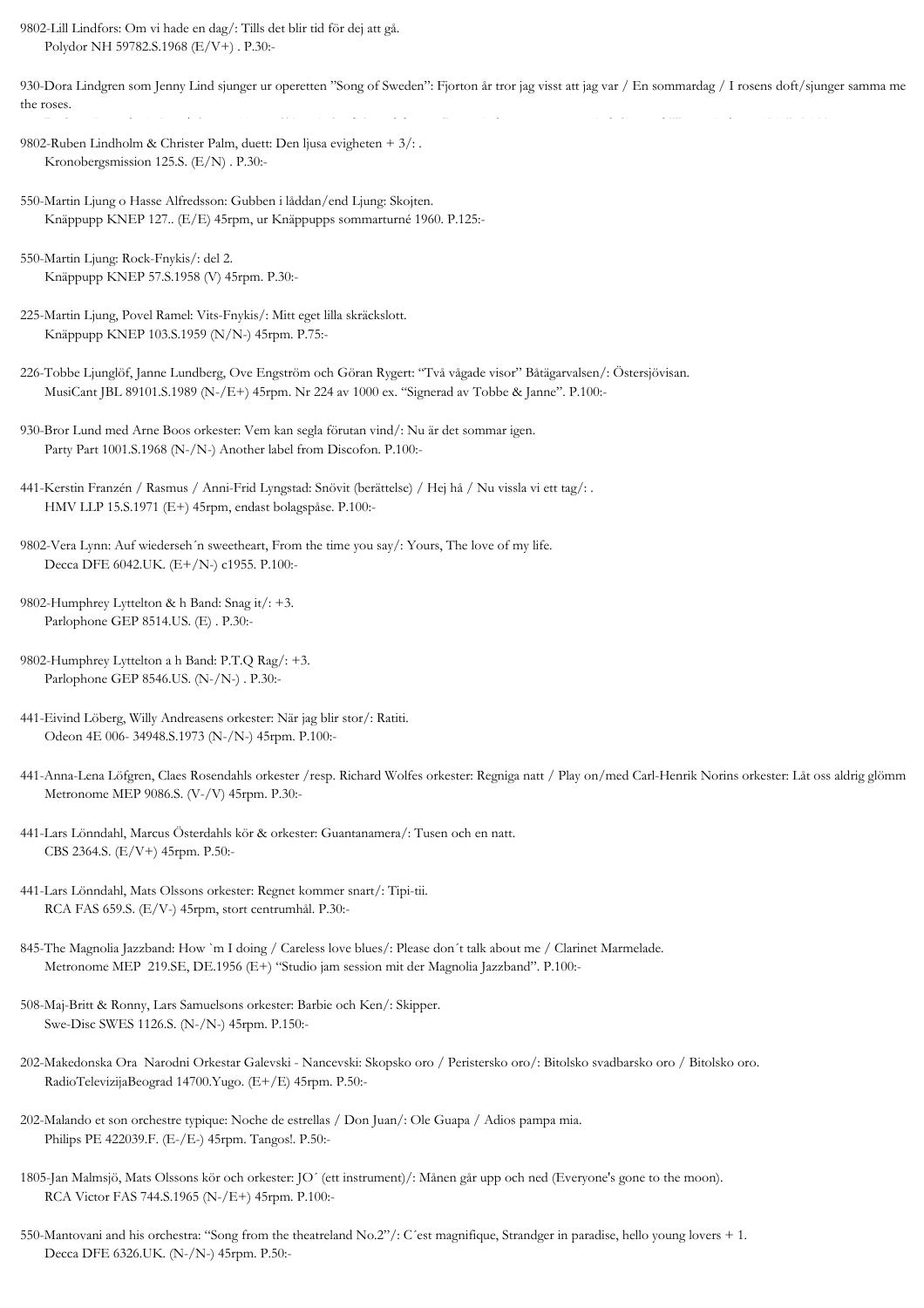- 845-Umberto Marcato, orkester under ledning av Göte Wilhelmsson: Arrivederci Roma / O, Marenariello/: Anema e core / Vola colomba. Karusell KSEP 3150.S, I. (E+/E+) "The romantic voice of Umberto Marcato". P.125:-
- 845-Umberto Marcato, orchestra cond by Vic Shoen: Piove / Nessuno/: Come back to me (La piu bella del mondo) / You´re not alone. Karusell KSEP 3157.S, I. (E+/E+) "San Remo 1959". P.100:-
- 440-The McGuire Sisters, dir: Neal Helfi: Sugartime/: Banana split. Coral 93254.US. (E) 45rpm. P.50:-
- 930-Erik Mehrbom blåser trumpetsignaler: Från revelj till tapto/: fortsättning. Lions Club Växjö LIEP 7701.S.1977 (N-/N-) 45rpm. P.100:-
- 441-Elisabeth Melander: Ni vill jag vi ska leva tillsammans/: Idag har jag fått veta sanningen. EMI 4E 006- 35008.S.1974 (E-/E-) 45rpm. P.50:-
- 9802-Mitch Miller: March from the river Kwai/: The yellow rose of Texas. CBS 1126..1968 (N/N) . P.75:-
- 449-Nadja Eriksson: Kvinnan i spegeln: matrisnummer RÖR-001-B / 1989 Grammoplast/Barnkör (Vår skola är bäst ?): 31/5 1989 Grammoplast. Modermatris .. (V+) 45rpm. P.50:-
- 449-ev Lena Willemark: okänd låt (matrisnr T-9622-A / 10/9 1987 Grammoplast/instrumental: okänd låt (matrisnr T-9622-B / 10/9 1987 Grammoplast. Modermatris .. (V) 45rpm. P.50:-
- 441-Mud: Tiger feet/: Mr. Bagatelle. RAK 166.S, UK.1974 (N-/N-) 45rpm. P.100:-

. P.100:-

- 9802-Gerry Mulligan: Apple core/: Nights of the turntable. Emarcy EP 1- 6515.S, US. (E) . P.30:-
- 324-Gerry Mulligan and his Sextet: Blue at the roots/: Lollypop. Emarcy EP 1- 6529.S, US. (E/E) . P.100:-
- 9802-Musikkorps u Soldatenchor der 11. Panzer-Grenadier-Div, Ltg: Major Hans Friess: Alte Kameraden, Lore/: Erika, Das macht die Regimentsmusik. Polydor EPH 21322.DE.1966 (N/N) . P.75:-
- 930-Erik Möllerström, spansk klassisk gitarr: Recuerdos de la Alhambra / Habanero/: Spansk dans nr 5 / El testamento de Amelia. Arr Uppsala 45012.S.1965 (N-/E) 45rpm. Handskriven text på omslaget "We love you Inger"
- 845-Birgit Nilsson, sopran med Åke Levén, orgel: Panis Angelicus / Stilla natt/: Ave Maria / Julsång. Decca SCE 7509.S.1963 (E+ / E+) . P.100:-
- 226-Stefan Nilsson, dir. + klaviatur; Björn J:son Lindh, flöjt; Radioorkestern m.fl.: Carolus Rex/: Achmeds trupp. Europa Film Records ES 1024.S.1983 (N/E+) 45rpm. Från filmen "Kalabaliken i Bender". P.100:-
- 226-Nina & Frederik, Jörn Grauengaard Quintet: Little Donkey/: Je ne crois plus au pére noêl. Metronome B 1380.Dk. (N-) 45rpm. P.100:-
- 115-Ola & The Janglers: Land of a 1000 dances / Leave me be/: Thinkin´ of you / Tomorrow´s on your side. Gazell GEP 66.S.1965 (E/E) 45rpm, tuschstreck på en etikettsida, röd vinyl. P.250:-
- 9802-Eddie Oliva & Maria Wickman, Alan Leroux Orkester: Det är kärlek/: Leva (Era Italy´s song Melodie Grand Prix 1975). Philips 6015133.S. (N nc/N) . P.75:-
- 9802-Oliver: Hair: Good morning starshine/: Can´t you see. CBS 4435.US.1969 (E+/N) . P.50:-
- 930-Lynsey de Paul: Sugar me/: Storm in a teacup. Mam (Electra) 81.S.1972 (N-) 45rpm. . P.50:-
- 450-Bertil Perrolf gör en Karl Gerhard parodi: Alla de fina kooperativa märkena/Röda Mattan-melodi med text om grönsaker: Vi har slagit vad.... Annons Svea A 111 / 115.S. (N-) 45rpm. P.150:-
- 930-Pers Erik och Pers Hans, fiol: Polska från Rättvik / Polska efter Per Olov Andersson/Vans Bro´s: Brudmarsch efter Stikåolles moder / Måj Embigd. Bertil Östlund AB BOAB 2.S. (N-/N-) . P.100:-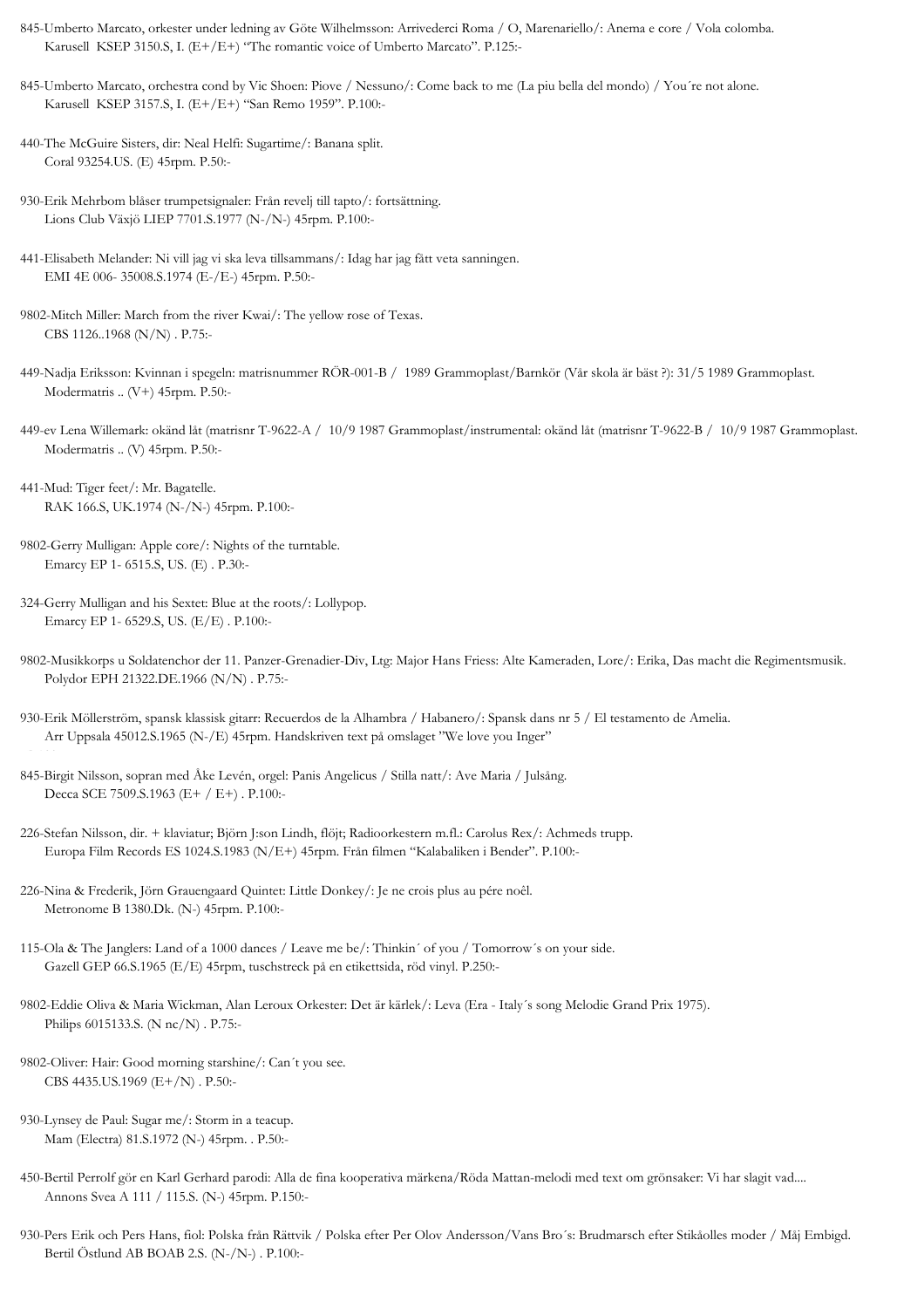- 1806-Lewi Pethrus, tal: Jesus i krubban/Einar Ekberg, sång; Sam Andersson, orgel; Filadelfiakören Stockholm: O helga natt. HemmetsHärold Provskiva .S.1957 (N-) 45rpm. Provskiva med vit etikett och bolagspåse. P.100:-
- 930-Poison Mixers: Long gone / Ain´t misbehavin´/: Pepparkaksgubbarne / Honeysuckle rose. Sonet SXP 2508.S. (E) . P.50:-
- 202-Postflickorna, dir: Tord Wetterberg: Hammarforsens brus / Beväringsdans från Axevalla He´/: Vid Storsjön / Säkkijärven polka. Telefunken UX 4871.S. (N/N) 45rpm. P.100:-
- 202-Postflickorna sjunger, dir: Tord Wetterberg: Fiolen min, Frykdalsdans Nr2/: Gärdebylåten, Morakullans vals. Telefunken UX 4546.S.1954 (N/N) 45rpm. P.100:-
- 202-Postflickorna, dir: Tord Wetterberg: Afton på Solvik / Ska vi dansa schottis/: Gånglåt från Mockfjärd / Svärdsjöpolska. Telefunken UX 4687.S.1956 (N/N) 45rpm. P.100:-
- 206-Quarne and the Whalers feautering the Dynamic Duo / Promenadorquestern : Men ritningen blev i alla fall klar / High Society/Quarne and the Whalers feaute KYTT Records KY- 2.S.1990 (E+/N) 45rpm. P.100:-
- 441-Anthony Quinn with The Harold Spine Singers: I love you, you love me/: Sometimes. Capitol F 5930.US.1967 (E/E) 45rpm. P.75:-
- 435-Povel Ramel / Ramel, Martin Ljung och Barbro Wilhelmsdotter-Rak: Johanssons boogie woogie vals / Far jag kan inte få upp min kokosnöt/end Ramel: The g HMV 7-EGS 1.S. (N- / E-) 45rpm. P.100:-
- 435-Povel Ramel : Itma Hohah / Sturske laban/: Flug med till Siam. HMV 7-EGS 49.S. (N- / E) 45rpm. P.100:-
- 324-Povel Ramel, Brita Borg, Gunwer Bergqvist, Martin Ljung, Allan Johanssons orkester: Knackelibang på dörren/end Ramel och Borg: 10 små vikingar. Knäppupp A 4543.S. (E+/E+) 45rpm, rec. 1956 resp 1957. P.125:-
- 502-Povel Ramel & Alice Babs: The Big Juleblues/Povel Ramel & Gunwer Bergqvist: Kommissarie Larsen / En man, en kvinna. Metronome MEP 146.S. (E+) rec. 1952 resp. 1954, 45rpm. P.125:-
- 550-Povel Ramel, Brita Borg, Martin Ljung, Gunwer Bergqvist: När schlagern dog/: . Knäppupp KNEP 2.S.1955 (E+) 45rpm, utan originalomslag. P.50:-
- 435-Povel Ramel, Allan Johanssons orkester: Naturbarn/och Brita Borg: Sorglösa brunn. Knäppupp KNEP 15.S.1957 (E/E) 45rpm. P.100:-
- 435-Röstkonstnären Bunny Blom från Bjärred (Povel Ramel), Zigge Zackarins Zockerpullor: "Kvinnorna kring Bunny"/: Inga, säg får jag ringa, Anna du kan väl sta Knäppupp KNEP 50.S.1958 (E+/N-) 45rpm. P.125:-
- 435-Povel Ramel, Allan Johanssons orkester: Måste vägen till Curacao gynga så?, båtcalypso/: Nya skrytvalsen. Knäppupp A 4560.S.1960 (E+/E) 45rpm. P.125:-
- 435-Povel Ramel, Brita Borg, Gunwer Bergkvist: Har ni hört den förut?/: Karl Nilsson. Knäppupp KNEP 143.S.1961 (N-/N-) 45rpm. P.100:-
- 441-Povel Ramel och Gals and Pals till Bengt Hallbergs Livsbejakare: Ta av dej skorna/: En glad blues; Den lille tecknaren. Knäppupp KNEP 163.S.1965 (V/V) 45rpm. P.30:-
- 9802-Rampart Street Paraders: Squeeze me/: +3. Philips BE 429011.US. (E+/E+) . P.50:-
- 441-Ramsells: Jag lyfter på hatten/: En afton vid Mjörn. Rondo RON 311.S.1974 (N-/V) 45rpm, reva i fodralet annars fin. P.50:-
- 441-Rasmus: Oh Lady Mary/: Tro på mej. Columbia 4E 006- 34276.S.1971 (N-) 45rpm. P.100:-
- 930-Ilona von Regéczy, violin. Pianoack. Ingvar Knutsén: Ungersk rapsodi Opus 3/: Spansk dans. Ilona von Regéczy .S.1977 (N-/N-) 45rpm. Privatutgåva, ingen bolagsangivelse. P.100:-
- 930-Mats Rehnberg berättar hur man levde på 1800-talet: Så har det varit/Eva Holst, Margareta Kjellberg och Gunnel Linde: När Lurituri och Kvittertippan skulle b Sparbanken RM 5007.S. (E) 45rpm. Gåva från Sparbanken - familjen och bygdens bank.. P.100:-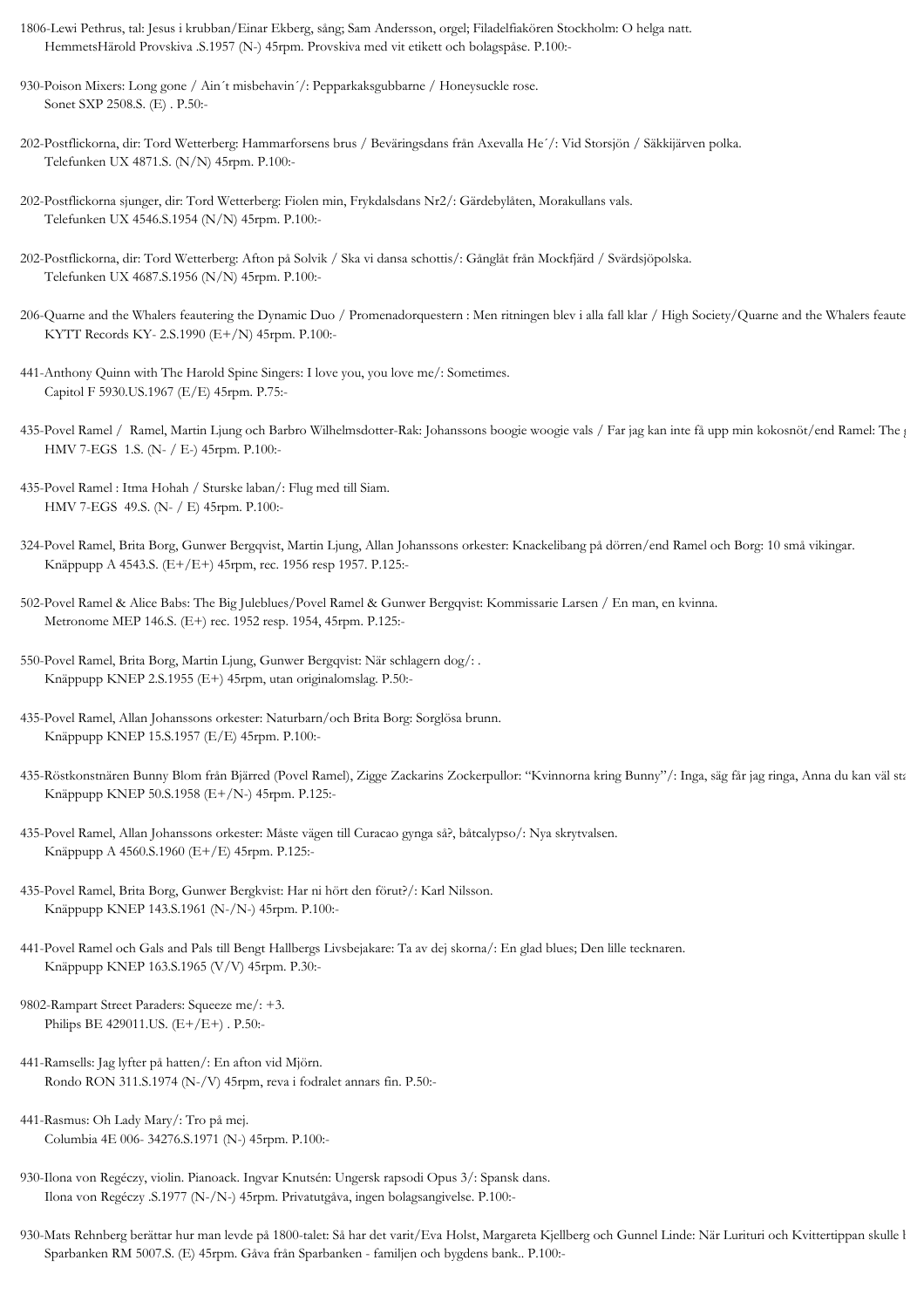- 307-Debbie Reinholds Joseph Gershenson: Tammy/only Joseph Gershenson: Variations on Tammy. Coral 94116.US.  $(E+/E+)$  p-57, 45rpm, Sound track from "Tammy and the Bachelor". P.100:-
- 725-Fridolf Rhudin med dragspelack av E- Fagstad / Rhudin och Artur Rolén: Vaxholm Ettan / Hushållsskolan Margareta/Rhudin & Thor Modéen / end Rhudin: Odeon GEOS 28.S. (E+/E+) 45rpm EP. P.100:-
- 725-Fridolf Rhudin & Artur Rolén: Jönsson köper radio / Publikgunstlingarnas reklambyrå/Rhudin & Gösta Lycke: Hos tandläkaren / I Skansen. Odeon GEOS 41.S. (E/E) . P.100:-
- 9802-Cliff Richard: Congratulations/: High n´dry. Columbia DB 8376.S.1968 (E+/V+) Melodie Grand Prix 1968. P.50:-
- 9802-Alf Robertson: Riv inte vårt kvarter/: Tycker du om mig så skriv. RCA FAS 826.S.1969 (N/V woc) . P.50:-
- 206-Jimmie Rodgers sings: Waltzing Mathilda / Bo Diddley/: Are you really mine / The Wizard. Roulette REP 1017.S, US. (G+) 45rpm, no cover. P.30:-
- 324-Sonny Rollins Quartet: St. Thomas/: You don´t know what love is. Metronome MEP 367.S, US. (E/E) 45rpm. P.100:-
- 441-Diana Ross and The Supremes: Some things you never get used to/: You´ve been so wonderful to me. Tamla Motown TMK 112..1968 (N-/V+) 45rpm. P.100:-
- 324-Roxette: Dressed for success/: The voice. EMI 1363207.S.1988 (N/N) 45rpm. Absolut nyskick med snyggt omslag!. P.125:-
- 9802-Der Saarknappenchor: Die Himmel rühmen des Ewigen Ehre /: +3. Polydor SEPH 224300.DE.1960 (N/N-) 45rpm. P.50:-
- 440-Ulla Sallert, Jarl Kulle, Georg Funkquist, Oscars Teaterns kör & ork. dir Hans Schreiber: Jag kunde dansa så / Den spanska räven/: En enkel vanlig man / Med BFB 1023.S. (E/E) 45rpm. P.50:-
- -Karl-Erik Sandberg sjunger och spelar: Det är sommar och sol igen, Aldrig fler än två/: Då vill jag le mot hela världen, Kurtis i Paris. Karusell KSEP 3212.. (N-/N-) c1960. P.100:-
- 9802-Scandinavien Five, Rune Öfwermans Ork: Serenad till dig, Arvid/: Den spanska loppan, En man och en kvinna. Gazell GEP 74.S.1967 (N/N) . P.75:-
- 441-Christina Schollin, Sven-Olof Walldoffs orkester: Leva med dig/: Det kostar ingenting. Columbia 4E 006- 34316.S.1971 (E+) 45rpm. P.150:-
- 9802-Fritz Schulz-Reichel: Piano-part mit ...; Roulette, Merry Merengue/: The Harry Lime theme, Cocktails for two-cha-cha. Polydor EPH 21060.DE. (N/N) . P.30:-
- 441-Schytts: Vad har du under blusen Ruth/: En annan stad en annan vän. Mariann MAS 1026.S.1974 (N-/N-) 45rpm. P.100:-
- 324-Shakatak: Killing time/: Steppin´. Polydor POSP 163.UK. (N) p. 1980. P.50:-
- 9802-Sheila: Adios amor/: La porte en bois. Philips 373995.DE. (N/N-) Originalaufnahme der Französischen Hit Parade (??). P.75:-
- 9802-Allan Sherman: Crazy Downtown/: You went the wrong way old king Louie. WarnerBros WB 160.US.1965 (N-) . P.50:-
- 930-Seija Simola, Esko Linnavallin orkesteri: Waterloo (av Benny Andersson, Björn Ulveus)/: Soolaimon. RCA Victor YFPB 0- 616.SF.1974 (N-) 45rpm. Svenska upphovsmän sid.1!. P.50:-
- 9802-Simon and Garfunkel: El condor pasa/: Why don´t you write me. CBS 4895.US.1970 (N/E roc) . P.75:-
- 441-Siv-Inger: Kom till oss här e´ vårt kvarter/: Kan ingen tala om för mej när tåget går?. EMI 4E 006- 34956.S.1973 (N-) 45rpm. P.100:-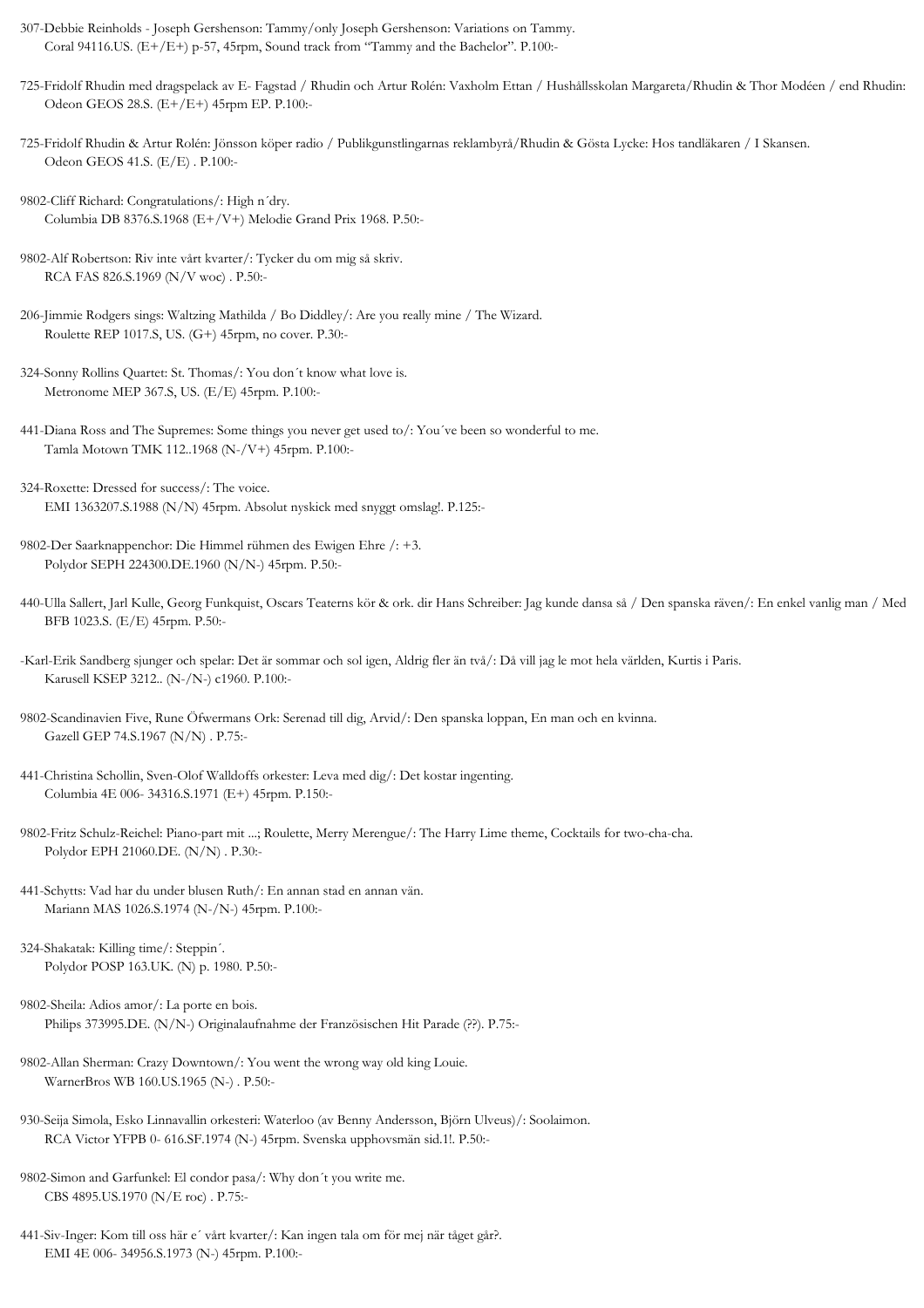- 441-Sju Kronor: Let´s spend the summer together/: Black berry way. SMA 102.S.1974 (N-) 45rpm. P.50:-
- 133-Ulla Sjöblom, Gunnar Svenssons orkester: Jag står här på ett torg / Visan om Berlin/: Marknadsminne / Säg vad ni vill. Decca SDE 7125.S. (E/E) 45rpm. P.125:-
- 1804-Ulla Sjöblom, Gunnar Svenssons ensemble: Det fattigas piano / Det känns så skönt/: Jag finns i Hamburg / Tid är pengar. Decca SDE 7029.S.1956 (N-/E) 45rpm. P.125:-
- 308-Fritz Sjöström, arr. och dir: Hans Wahlgren: Förvandlingar: Tid; Stängd teater; Metamorfos/: Avstånd: Vinterbild; Sommarsyn. Identiteter: Amatörspektakel + 2. HMV 7-EGS 255.S. (E/E) 45rpm. P.100:-
- 441-Björn Skifs & Blåblus: Half breed/: Pinewood rally. EMI 4E 006- 34944.S.1973 (N-/E) 45rpm. P.100:-
- 930-Barbro Skinnar, Sven-Olof Walldoffs orkester: Hej du glade!/: Nu flyttar jag från stan. Mercury MCF 131406.S.1968 (E+/E) 45rpm. Tejp på omslaget. P.100:-
- 9802-Soeur Sourire ("The Singing Nun") Dominicaine Missionaire: Alleluia, Dominique/: Fleur de cactus, Resurrection. Philips 428105.F. (N-/E+) . P.100:-
- 226-Steen Greens: Tack min lyckostjärna/: Jag gör vad som helst för dina ögon. MusiCant MUS 9010.S.1990 (N-) 45rpm. P.50:-
- 441-Streaplers: Om igen/: Min gamla gula flygmaskin. Columbia DS 2447.S.1969 (N-) 45rpm. P.100:-
- 441-Streaplers: De tusen öars land (Islands in the sun)/: En enda kort minut (A minute of your time). Columbia DS 2461.S.1969 (E/E-) . P.50:-
- 441-Streaplers: Långt bortom bergen (Yellow river)/: Alla de små rosor (Mama liked the roses). Columbia 4E 006- 34274.S.1970 (V) 45rpm. P.30:-
- 9802-Barbra Streisand: Sam you made the pants too long/: Where am I going?. CBS 202077.US.1966 (N) . P.50:-
- 9802-Barbra Streisand: "En Francais"/: Non...c´est rien + 3. CBS EP 6048.US.1966 (N/N-) . P.75:-

Cupol CEP 7.S.1954 (E / E) . P.75:-

- 930-Swede Singers: Lätt att bära...är min broder (He ain´t heavy he´s my brother)/: Lisa. Mercury MCF 131415.S. (N-/N-) . P.50:-
- 440-Svenska Damlandslaget i fotboll: Vi är tjejer vi är bäst/: Segersång. Mariann Records MAS 2483.S.1987 (N-/N-) 45rpm. P.100:-
- 845-Sylvnerkvartetten (under ledning av Harry Sylvner och bestod av fyra sångstuderande vid Musikaliska akademien) Willard Ringstrands Hammonensemble: Pers lilla klockan.
- 202-Bernhard Sönnerstedt, Gunnar Hahns orkester: Vals ombord / Fritiof Anderssons paradmarsch/: Kom i min famn / Rosa på bal. Artist AEP 1002.S. (N-/N) 45rpm. P.100:-
- 520-Per-Erik Tannfors, Mac Olsons orkester: På den andra sidan bergen/: Hjärtats röst. Anack S 45001.S. (N-) 45rpm, ovanlig singel, SLBA saknar. P.200:-
- 324-Evert Taube, Gunnar Hahns orkester: Solig morgon / Britt och Tore/: Dukar och kläden / Så länge skutan kan gå. BFB 1054.S. (E+/E) 45rpm. P.150:-
- 9802-Evert Taube, vol.3 : Fritiof och Carmencita, Balladen om E.G.Johansson/: Fritiof Andersson, Jag är fri jag har sonat. Columbia SEGS 14.S. (E/N) Bildomslag E.T. med häst, 45rpm. P.50:-
- 9802-Evert Taube, vol.4: Havsörnsvalsen, Bröllopsresan till Barcelona/: Linnéa, Byssan lull. Columbia SEGS 18.S. (E+/E+) 45rpm. P.50:-
- 9802-Evert Taube: Stockholmsmelodi, Bibbi/: DEn lycklige nudisten, Gammelvals i Roslagen. RCA EPS 144.S. (E/V) 45rpm. P.50:-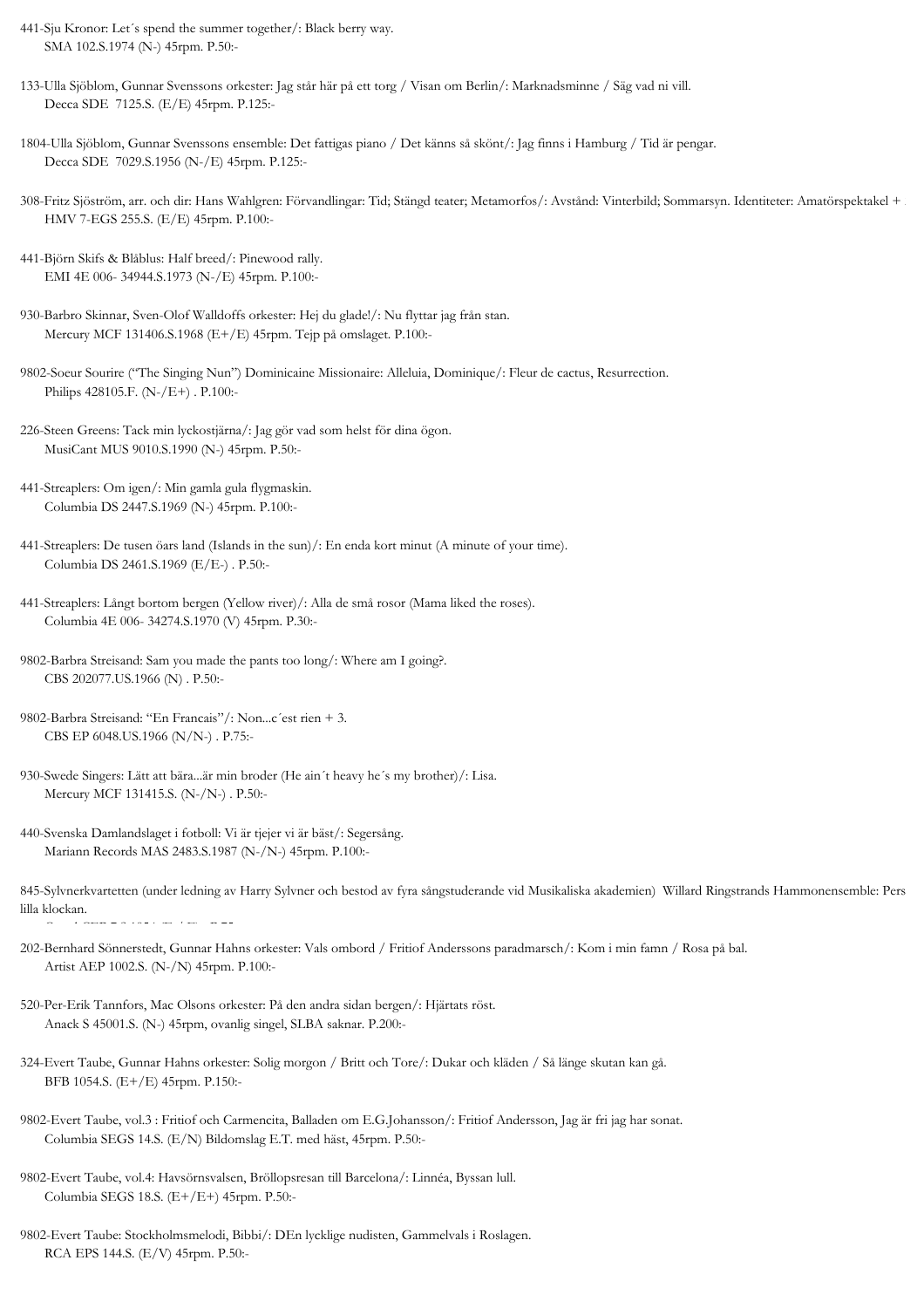- 226-Sven-Bertil Taube, Gunnar Svenssons orkester: Änglamark/: Julius och Mariella. Svenska Ljud 6063500.S. (N-/N-) 45rpm. Från filmen "Änglamark". P.100:-
- 441-Sven-Bertil Taube, dir: Ulf Björlin: Varför skola mänskor strida/: Julvisa i Finnmarken. Columbia 4E 006- 34697.S.1972 (E+) 45rpm. P.50:-
- 9802-The Billy Taylor Trio, orch cond by Quincy Jones: "My fair lady loves jazz"/: The rain in Spain + 3. ABC-Paramount 2004.S, US.1957 (E/V) . P.30:-
- 845-Gunnar Thim med Åke Jelvings orkester: Cara mia Maria, 2.53/: Adios Mexico, 3.00. Odeon SMSP 24.S.1957 (E+) ovanlig!. P.150:-
- 205-Lucky Thompsons Sextet: Our love is here to stay / East of the sun/: I can´t give you anything but love / I cover the waterfront. Jazz Selection JEP 4558.S, F.1956 (E+/N-) 45rpm. P.150:-
- 9802-Åse Thoresen: En gang, et sted/: Sommernatt. Triola TN 454.NO.1967 (N/N) 45rpm. P.50:-
- 845-Owe Thörnqvist & Ulla-Bella (Fried-Gabrielson): Anders och Britta / Marianne/end Thörnqvist: Rumba i Engelska Parken / Rotmos Rock. Metronome MEP 222.S. (N-/N-) rec. 1955-1956. P.250:-
- 9802-Bobby Timmons: Moanin´/: Soul time. Riverside REP 3204.US.1960 (N-/E) . P.50:-
- 9802-Tobbes: Detta måste vara kärleken/: Drömmar av guld. Karusell KFF 761.S.1969 (N/N) . P.75:-
- 930-Tomteorkestern: Nu har vi jul..../: del 2. Philips PE 421564.S. (N-/N-) . P.50:-
- 441-Tommy Elfs: Det känns så härligt/: Rose-Marie. Tom TS 108.S. (E) 45rpm. P.50:-
- 441-Tommy Elfs: Per Olsson/: Lilla Ann. Tom TS 109.S.1974 (N-) 45rpm. P.100:-
- 441-Tommy Elfs: Det finns en stad/: Tomma löften stora ord. Tom TS 111.S.1974 (N-) 45rpm. P.100:-
- 133-Gustaf Torrestad: Så länge skutan kan gå / Min älskling/: Stockholmsmelodi / Serenaden i Prästgatan. Karusell KSEP 3236.S. (E/E) 45rpm. P.100:-
- 930-Tre Hits & En Miss, Leif Kronlunds orkester: Ett klappande hjärta /: Kom sjung med oss, var glad!. Mercury MCF 131403.S.1968 (N-/N-) . P.50:-
- 508-Ulla-Bella: "Sagokatten"/: . Philips 421532.S. (N/N) 45rpm, fortfarande plomberad "Barnens julklappsskiva". P.100:-
- 205-Umeå Small Band (Niklas Munter, Lars Eklund, Claes Björnberg): Utanför/: Nu vill jag va´. FEST Produktion Fest 6.S.1982 (N-/N-) 45rpm. P.100:-
- 930-Hasse Wallin & Jack Gill, dragspel med orkester: Petronella / Tivolivals/: Kullornas hambo / Alpblomman. Lani LAEP 301.S. (N-/N-) 45rpm. Handskriven nummer på omslagets baksida "3208". P.100:-
- 441-Western Four (prod. Marcus Österdahl): Utvandrarvisan/: Gamle Svarten. Rondell SLA 1006.S.1971 (E) 45rpm. P.50:-
- 441-Vikingarna: Maria/: Den allra första kärleken. Odeon 4E 006 35152.S.1974 (N-/N-) 45rpm. P.150:-
- 930-Gunnar Wiklund, Sven-Olof Walldoffs orkester: Mest av allt/: Nu reser jag hem (Detroit city). HMV PRH 3003.S.1965 (N-/N-) Reklamskiva för "Instant Premiär Kaffe". P.100:-
- 441-Gunnar Wiklund, Marcus Österdahls kör och orkester: Kan jag hjälpa att jag älskar dig ännu?/: Jag ser tillbaka. Columbia DS 2441.S.1969 (V+/V-) 45rpm, mycket skriven text på omslaget. P.30:-